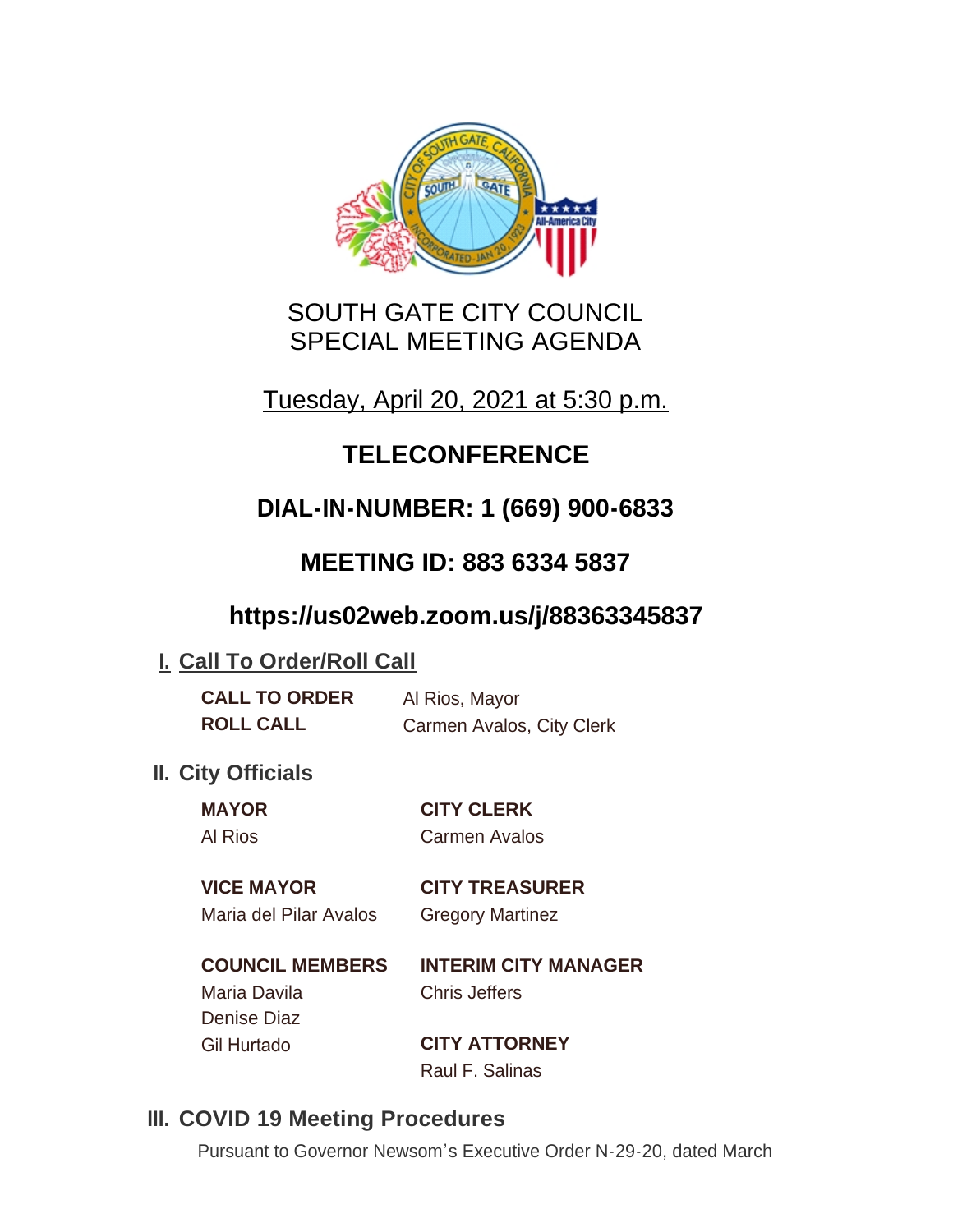17, 2020, members of the South Gate City Council, staff, and the public will participate in the April 20, 2021 meeting via a teleconference. To avoid exposure to COVID-19 this meeting will be held with City Council Members participating via teleconference by calling Dial-in-Number: 1 (669) 900- 6833 and Meeting ID: 883 6334 5837 and https://us02web.zoom.us/j/88363345837

#### **Procedure for Participation:**

Any person wanting to participate may request to "speak" on an agenda item. Once acknowledged and authorized by the Mayor the person may speak. Alternatively, any person may submit comments on an item electronically by emailing cavalos@sogate.org. Submissions by email must be received *45 minutes* prior to the posted start time of the meeting if emailing subject/public comment. *All emails will be made part of the record, copies to City Council and filed.*

Subject line should read: **COMMENTS FOR ITEM \_\_\_\_\_, MEETING OF APRIL 20, 2021**.

Please note, you will enter the meeting muted, but if you want to comment on an Agenda Item or during the public comment portion of the Agenda, raise your hand or press \*9 at the appropriate time indicated by the Mayor. When you are selected to speak, you will hear that you are unmuted, this is the time to make your public comments. Your patience with these changes is appreciated as the City adjusts to new ways of conducting business during the COVID-19 pandemic. Thank you.

**Accessibility:** Reasonable accommodations for individuals with disabilities will be handled on a case-by-case basis and in accordance with the Americans with Disabilities Act and Governor Newsom's Executive Order N-29-20. Please call the Office of the City Clerk at 323.563.9510.

### **Meeting Compensation Disclosure IV.**

Pursuant to Government Code Section 54952.3: Disclosure of compensation for meeting attendance by City Council Members is \$650 monthly regardless of the amount of meetings.

### **Closed Session: (ATTY) V.**

### **1. CONSIDER THE EVALUATION OF PERFORMANCE OF A PUBLIC EMPLOYEE**

Pursuant to Government Code Section 54957(b)(1)

a. Interim City Manager

Documents:

#### SPECIAL MEETING OF 04-20-21 (2).PDF

### **2. CONFERENCE WITH LEGAL COUNSEL – REAL PROPERTY**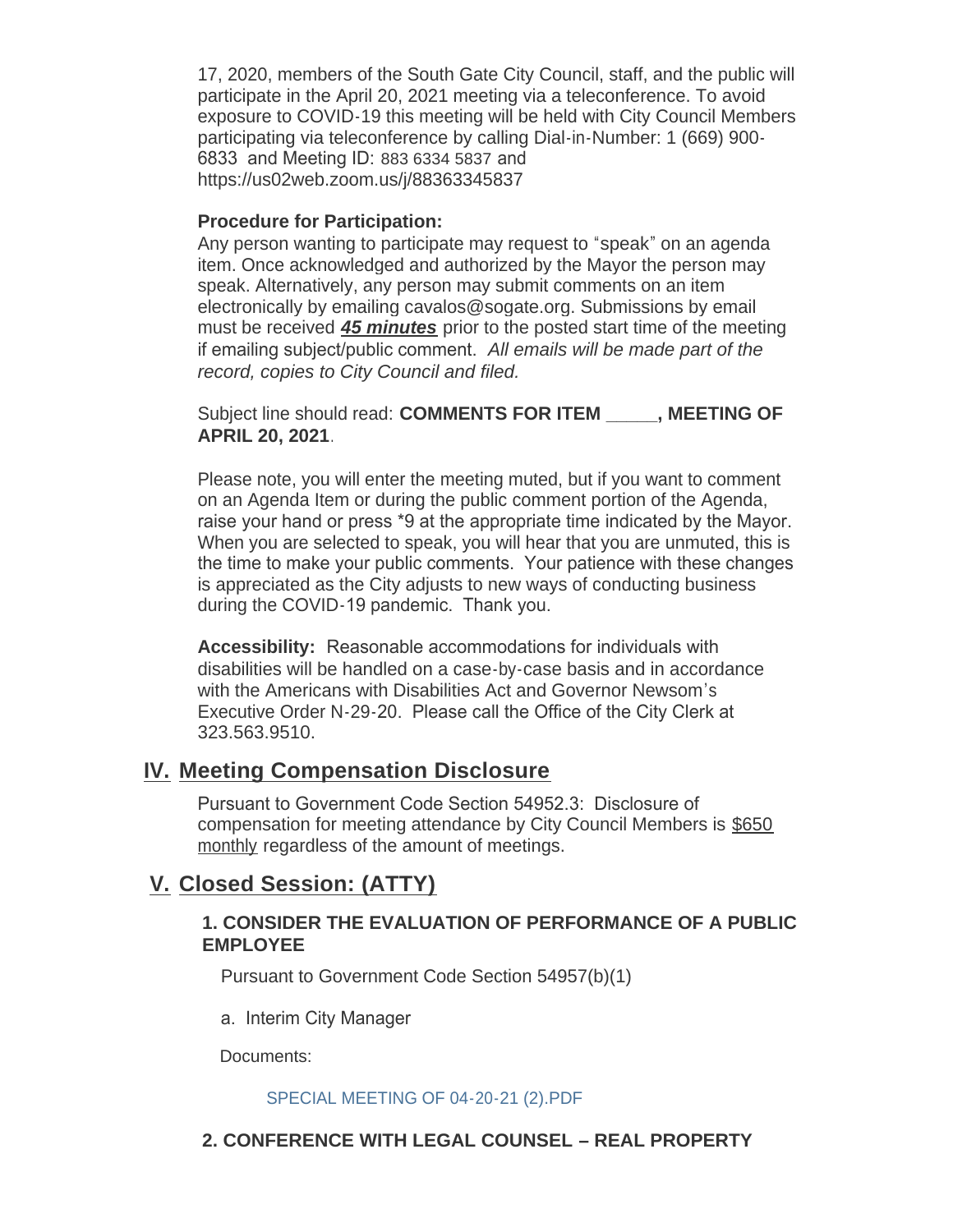#### **NEGOTIATIONS**

Pursuant to Government Code Section 54956.8

| a. Property APN:          | N/A                                 |
|---------------------------|-------------------------------------|
| Property:                 | 9599 Pinehurst Avenue, South Gate,  |
| California 90280          |                                     |
| City Negotiator:          | Chris Jeffers, Interim City Manager |
| Negotiating with:         | Goals Soccer Centers, Inc.          |
| <b>Under Negotiation:</b> | <b>Terms of Leases</b>              |

### **Special Meeting Adjournment VI.**

I, Carmen Avalos, City Clerk, certify that a true and correct copy of the foregoing Meeting Agenda was posted on April 14, 2021 at 3:25p.m., as required by law.

Carmen Avalos, CMC City Clerk

Materials related to an item on this Agenda submitted to the City Council after distribution of the agenda packet are available for public inspection in the City Clerk's Office

> 8650 California Avenue, South Gate, California 90280 (323) 563-9510 \* fax (323) 563-5411 \* [www.cityofsouthgate.org](http://www.cityofsouthgate.org/)

In compliance with the American with Disabilities Act, if you need special assistance to participate in the City Council Meetings, please contact the Office of the City Clerk.

Notification 48 hours prior to the City Council Meeting will enable the City to make reasonable arrangements to assure accessibility.